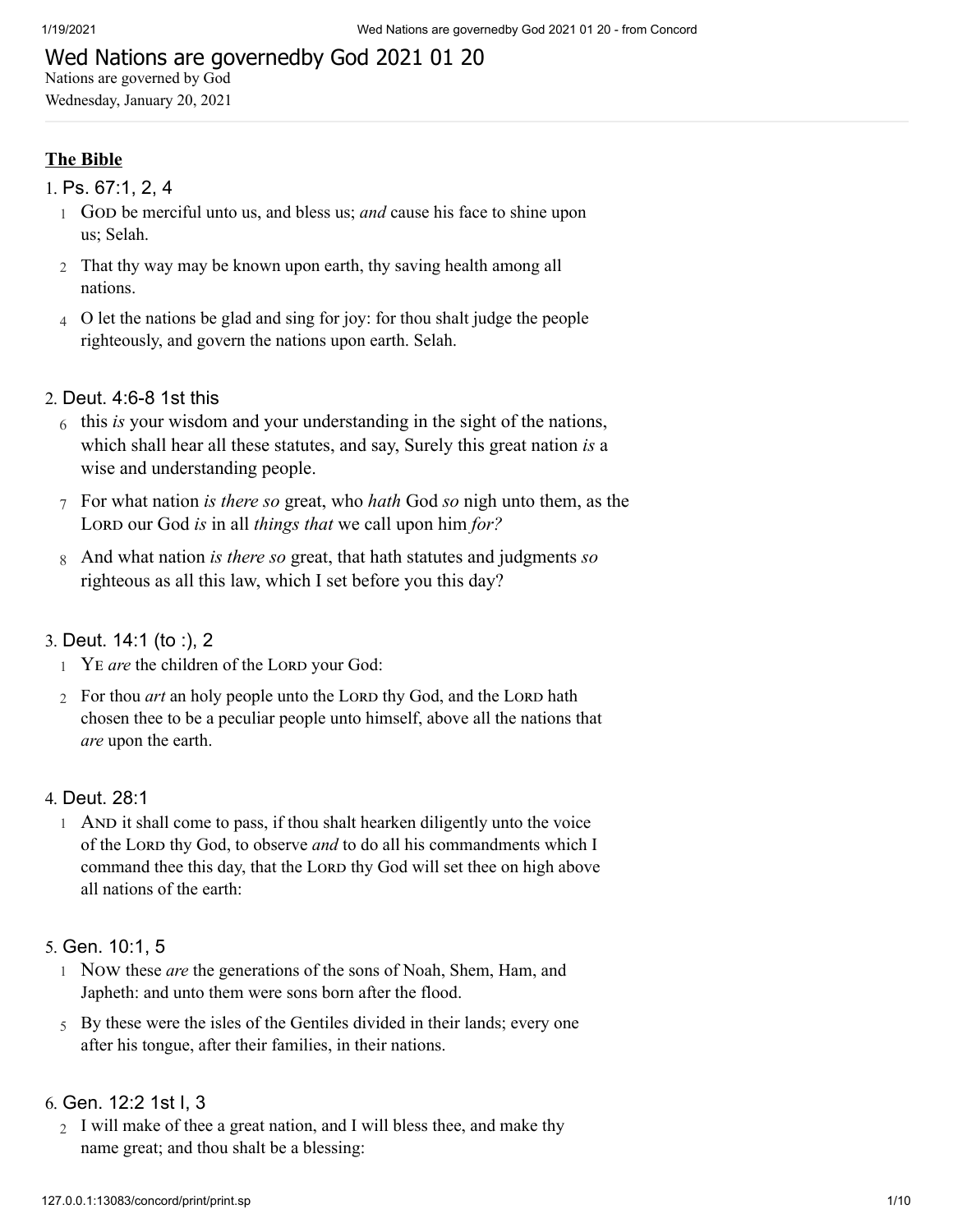3 in thee shall all families of the earth be blessed. And I will bless them that bless thee, and curse him that curseth thee: and

#### 7. [Gen. 17:6-8 1st I, 9, 10 \(to ;\), 13 my covenant, 15 As, 16](http://www.concordworks.com/citation/Gen.%2017:6-8%201st%20I,%209,%2010%20(to%20;),%2013%20my%20covenant,%2015%20As,%2016)

- 6 I will make thee exceeding fruitful, and I will make nations of thee, and kings shall come out of thee.
- 7 And I will establish my covenant between me and thee and thy seed after thee in their generations for an everlasting covenant, to be a God unto thee, and to thy seed after thee.
- 8 And I will give unto thee, and to thy seed after thee, the land wherein thou art a stranger, all the land of Canaan, for an everlasting possession; and I will be their God.
- 9 ¶ And God said unto Abraham, Thou shalt keep my covenant therefore, thou, and thy seed after thee in their generations.
- 10 This *is* my covenant, which ye shall keep, between me and you and thy seed after thee;
- 13 my covenant shall be in your flesh for an everlasting covenant.
- 15 As for Sarai thy wife, thou shalt not call her name Sarai, but Sarah *shall* her name *be*.
- 16 And I will bless her, and give thee a son also of her: yea, I will bless her, and she shall be *a mother* of nations; kings of people shall be of her.

## 8. [Deut. 32:43 \(to :\)](http://www.concordworks.com/citation/Deut.%2032:43%20(to%20:))

43 Rejoice, O ye nations, *with* his people:

## 9. [Josh. 23:1-8 it](http://www.concordworks.com/citation/Josh.%2023:1-8%20it)

- $1$  it came to pass a long time after that the LORD had given rest unto Israel from all their enemies round about, that Joshua waxed old *and* stricken in age.
- 2 And Joshua called for all Israel, *and* for their elders, and for their heads, and for their judges, and for their officers, and said unto them, I am old *and* stricken in age:
- 3 And ye have seen all that the LORD your God hath done unto all these nations because of you; for the LORD your God *is* he that hath fought for you.
- 4 Behold, I have divided unto you by lot these nations that remain, to be an inheritance for your tribes, from Jordan, with all the nations that I have cut off, even unto the great sea westward.
- $5$  And the LORD your God, he shall expel them from before you, and drive them from out of your sight; and ye shall possess their land, as the LORD your God hath promised unto you.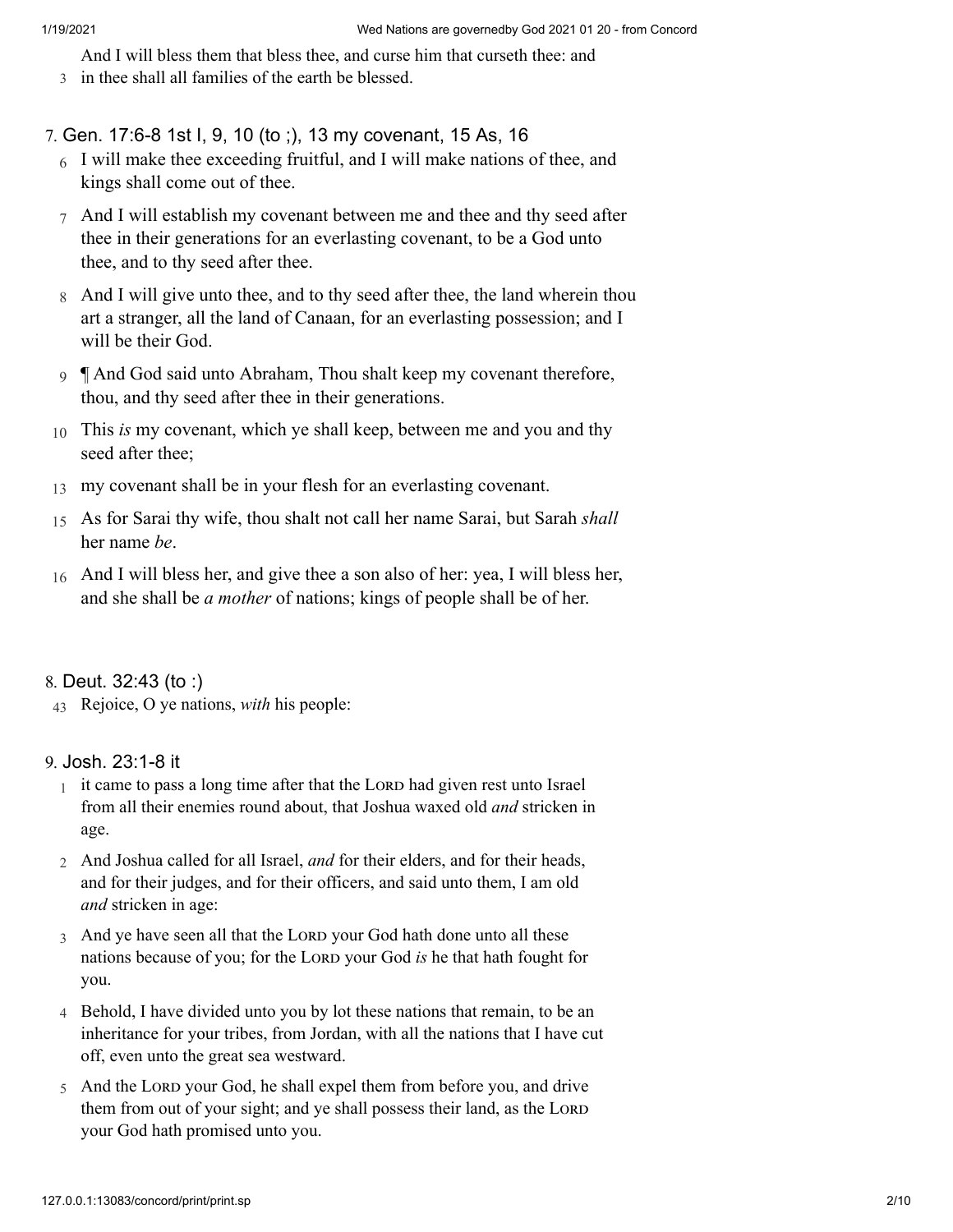- 6 Be ye therefore very courageous to keep and to do all that is written in the book of the law of Moses, that ye turn not aside therefrom *to* the right hand or *to* the left;
- 7 That ye come not among these nations, these that remain among you; neither make mention of the name of their gods, nor cause to swear *by them,* neither serve them, nor bow yourselves unto them:
- 8 But cleave unto the LORD your God, as ye have done unto this day.

## 10. [Ps. 66:5 \(to :\), 7 \(to 1st .\)](http://www.concordworks.com/citation/Ps.%2066:5%20(to%20:),%207%20(to%201st%20.))

- 5 Come and see the works of God:
- 7 He ruleth by his power for ever; his eyes behold the nations: let not the rebellious exalt themselves.

## 11. [I Sam. 8:1 it, 4, 5, 7-9](http://www.concordworks.com/citation/I%20Sam.%208:1%20it,%204,%205,%207-9)

- 1 it came to pass, when Samuel was old, that he made his sons judges over Israel.
- 4 Then all the elders of Israel gathered themselves together, and came to Samuel unto Ramah,
- 5 And said unto him, Behold, thou art old, and thy sons walk not in thy ways: now make us a king to judge us like all the nations.
- $7$  And the LORD said unto Samuel, Hearken unto the voice of the people in all that they say unto thee: for they have not rejected thee, but they have rejected me, that I should not reign over them.
- 8 According to all the works which they have done since the day that I brought them up out of Egypt even unto this day, wherewith they have forsaken me, and served other gods, so do they also unto thee.
- 9 Now therefore hearken unto their voice: howbeit yet protest solemnly unto them, and shew them the manner of the king that shall reign over them.

## 12. [Ps. 82:8](http://www.concordworks.com/citation/Ps.%2082:8)

8 Arise, O God, judge the earth: for thou shalt inherit all nations.

## 13. [I Kings 4:29-31 God \(to ;\), 31 4th and](http://www.concordworks.com/citation/I%20Kings%204:29-31%20God%20(to%20;),%2031%204th%20and)

- 29 God gave Solomon wisdom and understanding exceeding much, and largeness of heart, even as the sand that *is* on the sea shore.
- 30 And Solomon's wisdom excelled the wisdom of all the children of the east country, and all the wisdom of Egypt.
- 31 For he was wiser than all men;and his fame was in all nations round about.

## 14. [Isa. 2:2 1st it, 4](http://www.concordworks.com/citation/Isa.%202:2%201st%20it,%204)

2 it shall come to pass in the last days, *that* the mountain of the LORD's house shall be established in the top of the mountains, and shall be exalted above the hills; and all nations shall flow unto it.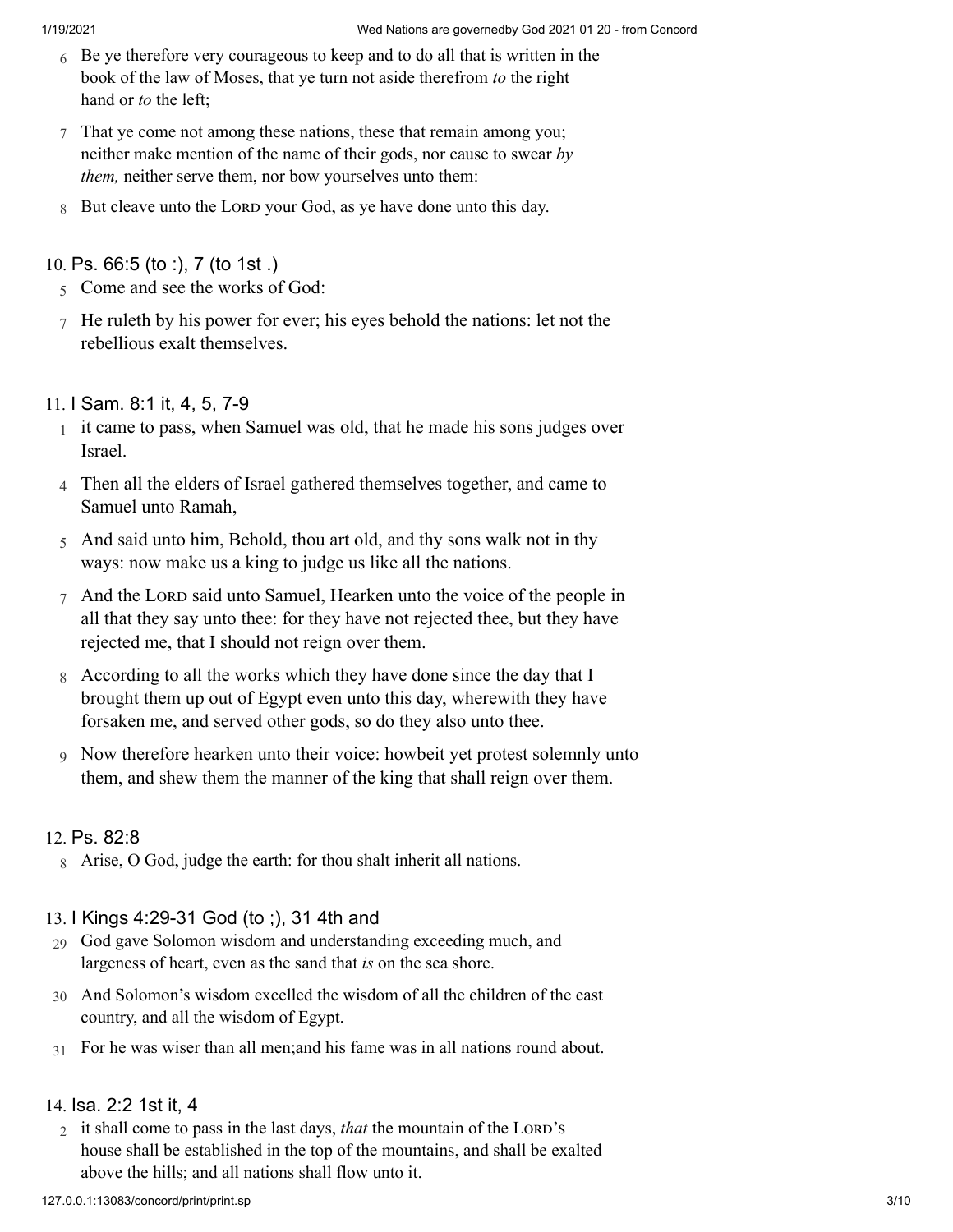4 And he shall judge among the nations, and shall rebuke many people: and they shall beat their swords into plowshares, and their spears into pruninghooks: nation shall not lift up sword against nation, neither shall they learn war any more.

#### 15. [John 13:31 Jesus, 33, 34, 37, 38 \(to ?\)](http://www.concordworks.com/citation/John%2013:31%20Jesus,%2033,%2034,%2037,%2038%20(to%20?))

- 31 Jesus said, Now is the Son of man glorified, and God is glorified in him.
- 33 Little children, yet a little while I am with you. Ye shall seek me: and as I said unto the Jews, Whither I go, ye cannot come; so now I say to you.
- 34 A new commandment I give unto you, That ye love one another; as I have loved you, that ye also love one another.
- 37 Peter said unto him, Lord, why cannot I follow thee now? I will lay down my life for thy sake.
- 38 Jesus answered him, Wilt thou lay down thy life for my sake?

## 16. [John 11:47, 49, 50-52 one](http://www.concordworks.com/citation/John%2011:47,%2049,%2050-52%20one)

- 47 ¶ Then gathered the chief priests and the Pharisees a council, and said, What do we? for this man doeth many miracles.
- 49 And one of them, *named* Caiaphas, being the high priest that same year, said unto them, Ye know nothing at all,
- 50 one man should die for the people, and that the whole nation perish not.
- 51 And this spake he not of himself: but being high priest that year, he prophesied that Jesus should die for that nation;
- 52 And not for that nation only, but that also he should gather together in one the children of God that were scattered abroad.

## 17. [Rev. 12:1 there, 2, 5 she](http://www.concordworks.com/citation/Rev.%2012:1%20there,%202,%205%20she)

- 1 there appeared a great wonder in heaven; a woman clothed with the sun, and the moon under her feet, and upon her head a crown of twelve stars:
- 2 And she being with child cried, travailing in birth, and pained to be delivered.
- 5 she brought forth a man child, who was to rule all nations with a rod of iron: and her child was caught up unto God, and *to* his throne.

## 18. [Rev. 19:15 out \(to 2nd :\), 16](http://www.concordworks.com/citation/Rev.%2019:15%20out%20(to%202nd%20:),%2016)

- 15 out of his mouth goeth a sharp sword, that with it he should smite the nations: and he shall rule them with a rod of iron:
- 16 And he hath on *his* vesture and on his thigh a name written, KING OF KINGS, AND LORD OF LORDS.

#### 19. [Heb. 13:7, 8](http://www.concordworks.com/citation/Heb.%2013:7,%208)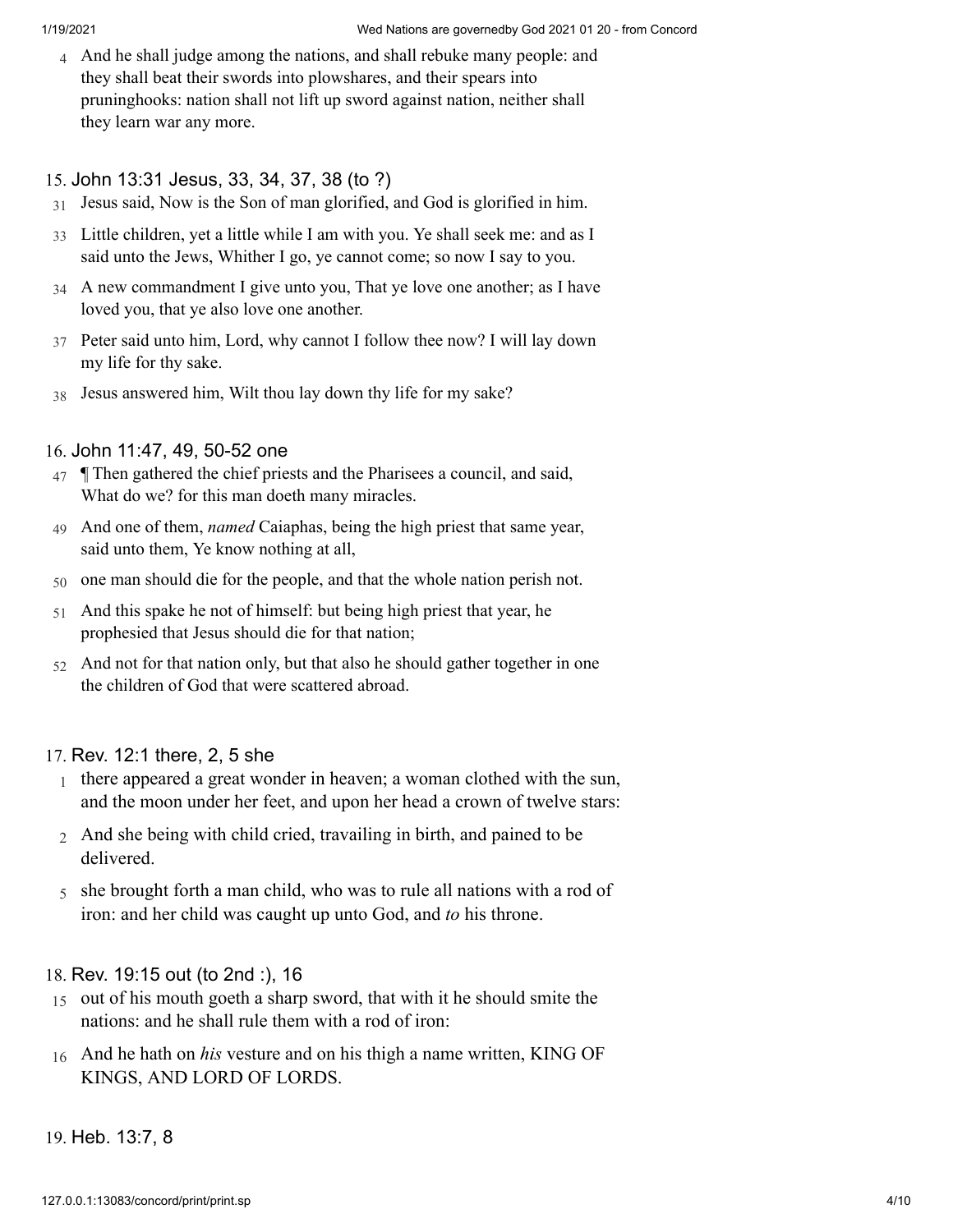- 7 Remember them which have the rule over you, who have spoken unto you the word of God: whose faith follow, considering the end of *their* conversation.
- 8 Jesus Christ the same yesterday, and to-day, and for ever.

### 20. [I Chron. 16:23, 24, 31](http://www.concordworks.com/citation/I%20Chron.%2016:23,%2024,%2031)

- $23$  Sing unto the LORD, all the earth; shew forth from day to day his salvation.
- 24 Declare his glory among the heathen; his marvellous works among all nations.
- 31 Let the heavens be glad, and let the earth rejoice: and let *men* say among the nations, The LORD reigneth.

## **Science and Health with Key to the Scriptures by Mary Baker Eddy**

1. [SH 340:23 \(only, to ;\)](http://www.concordworks.com/citation/SH%20340:23%20(only,%20to%20;))

One infinite God, good, unifies men and nations;

#### 2. [SH 406:1-2](http://www.concordworks.com/citation/SH%20406:1-2)

 The Bible contains the recipe for all healing. "The leaves of the tree were for the healing of the nations." 406:1

#### 3. [SH 442:3 \(only, to 2nd .\)](http://www.concordworks.com/citation/SH%20442:3%20(only,%20to%202nd%20.))

Our statute is spiritual, our Government is divine.

## 4. [SH 83:16-20](http://www.concordworks.com/citation/SH%2083:16-20)

The belief that the universe, in‐

cluding man, is governed in general by material laws, but

that occasionally Spirit sets aside these laws, — this belief belittles omnipotent wisdom, and gives to matter the precedence over Spirit. 18

#### 5. [SH 112:16-22](http://www.concordworks.com/citation/SH%20112:16-22)

 From the infinite One in Christian Science comes one Principle and its infinite idea, and with this infinitude

- come spiritual rules, laws, and their demon‐ stration, which, like the great Giver, are "the same yesterday, and to-day, and forever;" for thus are 18
- the divine Principle of healing and the Christ-idea charac‐ terized in the epistle to the Hebrews. 21

### 6. [SH 225:14](http://www.concordworks.com/citation/SH%20225:14)

The history of our country, like all history, illustrates

- the might of Mind, and shows human power to be propor‐ tionate to its embodiment of right thinking. A few immortal sentences, breathing the omnipo-15
- tence of divine justice, have been potent to break despotic fetters and abolish the whipping-post and slave market; 18

Unchanging Principle

Immortal sentences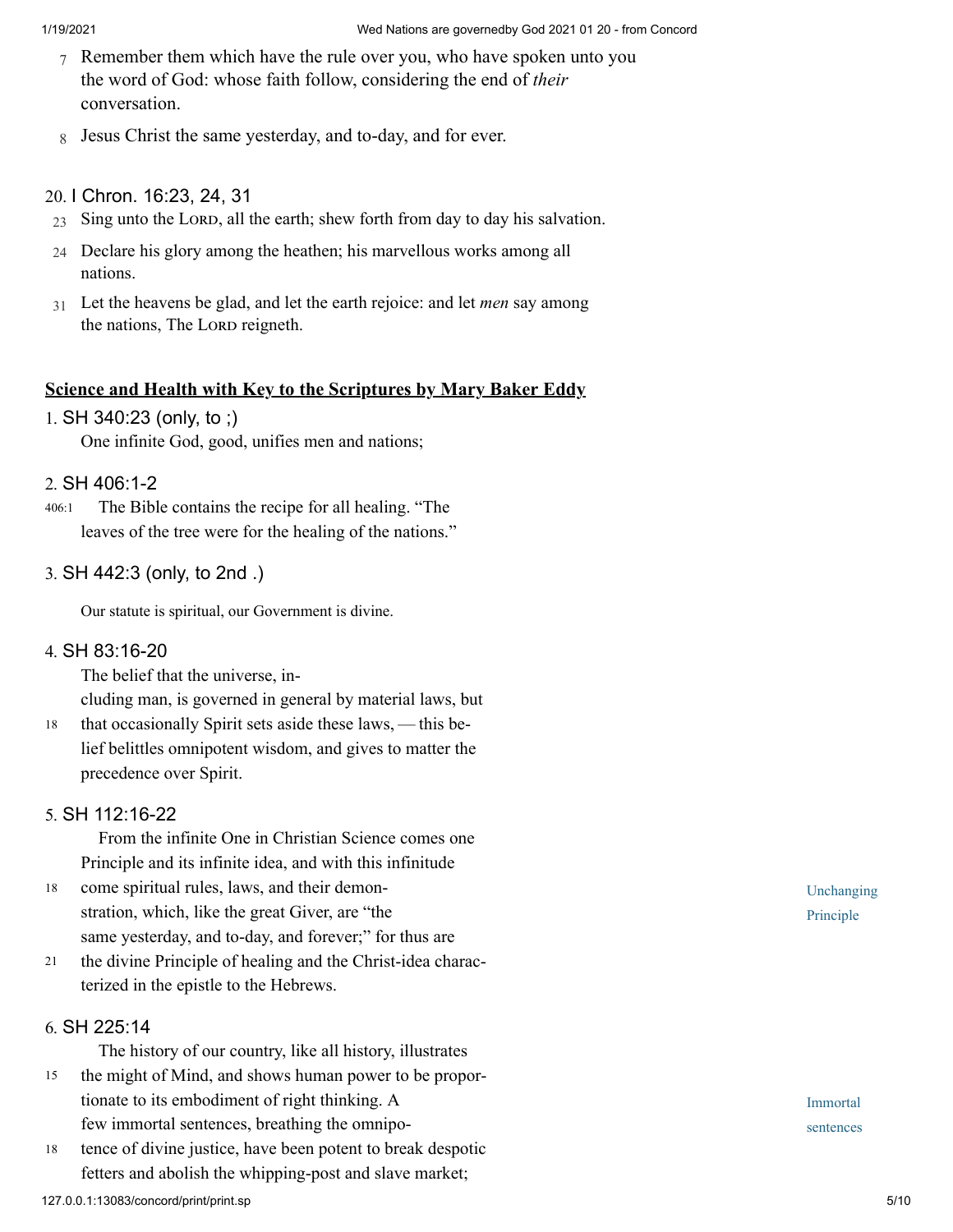but oppression neither went down in blood, nor did the

breath of freedom come from the cannon's mouth. Love is the liberator. 21

## 7. [SH 106:6](http://www.concordworks.com/citation/SH%20106:6)

- Like our nation, Christian Science has its Declaration of Independence. God has endowed man with inalien‐ able rights, among which are self-government, 6
- reason, and conscience. Man is properly selfgoverned only when he is guided rightly and governed by his Maker, divine Truth and Love. 9

## 8. [SH 125:16-17](http://www.concordworks.com/citation/SH%20125:16-17)

Reflecting God's government, man is self-governed.

## 9. [SH 76:18](http://www.concordworks.com/citation/SH%2076:18)

- Suffering, sinning, dying beliefs are unreal. When divine Science is universally understood, they will have no power over man, for man is immortal and lives by 18
- divine authority. 21

## 10. [SH 128:4-6](http://www.concordworks.com/citation/SH%20128:4-6)

 The term Science, properly understood, refers only to the laws of God and to His government of the universe,

6 inclusive of man.

### 11. [SH 200:4](http://www.concordworks.com/citation/SH%20200:4)

Moses advanced a nation to

the worship of God in Spirit instead of matter, and il‐

lustrated the grand human capacities of being bestowed by immortal Mind. 6

#### 12. [SH 133:13](http://www.concordworks.com/citation/SH%20133:13)

In national prosperity, miracles attended the successes of the Hebrews; but when they departed from the true

- idea, their demoralization began. Even in captivity among foreign nations, the divine Principle wrought wonders for the people of God in the fiery furnace and 15
- in kings' palaces. 18

## 13. [SH 94:12](http://www.concordworks.com/citation/SH%2094:12)

- The eastern empires and nations owe their false government to the misconceptions of Deity there prevalent. Tyranny, intolerance, and bloodshed, wherever found, 12
- arise from the belief that the infinite is formed after the pattern of mortal personality, passion, and impulse. 15

#### 14. [SH 199:32-4](http://www.concordworks.com/citation/SH%20199:32-4)

Practical Science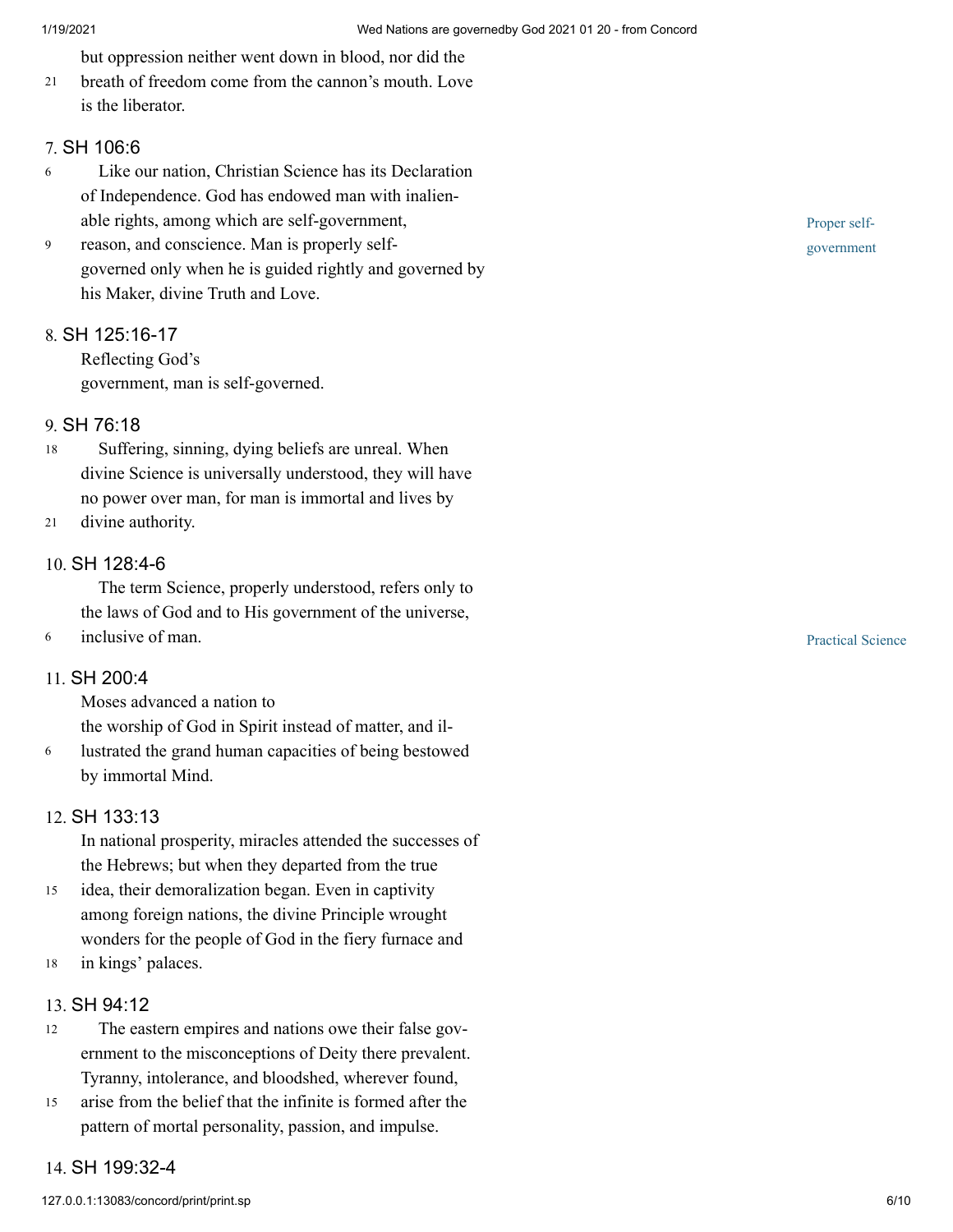When Homer sang of the Grecian gods, Olympus was 200:1 dark, but through his verse the gods became alive in a nation's belief. Pagan worship began with muscularity,

but the law of Sinai lifted thought into the song of David. 3

#### 15. [SH 41:28](http://www.concordworks.com/citation/SH%2041:28)

The truth taught by Jesus, the elders scoffed at. Why? Because it demanded more than they were willing

to practise. It was enough for them to believe in a national Deity; but that belief, from their time to ours, has never made a disciple who could cast out evils and heal the sick. 30

#### 16. [SH 39:22-27](http://www.concordworks.com/citation/SH%2039:22-27)

Now is

the time for so-called material pains and material pleas‐

- ures to pass away, for both are unreal, because impossible in Science. To break this earthly spell, mortals must get the true idea and divine Principle of all that really exists 24
- and governs the universe harmoniously. 27

#### 17. [SH 393:8-10 \(to 2nd .\)](http://www.concordworks.com/citation/SH%20393:8-10%20(to%202nd%20.))

Mind is the

master of the corporeal senses, and can conquer sickness, sin, and death. Exercise this God-given authority. 9

## 18. [SH 184:27](http://www.concordworks.com/citation/SH%20184:27)

- A woman, whom I cured of consumption, always breathed with great difficulty when the wind was from the east. I sat silently by her side a few moments. Her 27
- breath came gently. The inspirations were deep and nat‐ ural. I then requested her to look at the weather-vane. She looked and saw that it pointed due east. The wind 30
- 185:1 had not changed, but her thought of it had and so her difficulty in breathing had gone. The wind had not produced
- the difficulty. My metaphysical treatment changed the action of her belief on the lungs, and she never suffered again from east winds, but was restored to health. 3

#### 19. [SH 597:27](http://www.concordworks.com/citation/SH%20597:27)

- **WIND.** That which indicates the might of omnipotence and the movements of God's spiritual government, encompassing all things. Destruction; anger; mortal 27
- passions. 30

#### 20. [SH 264:32-1](http://www.concordworks.com/citation/SH%20264:32-1)

 The universe of Spirit is peopled with spiritual beings, 265:1 and its government is divine Science.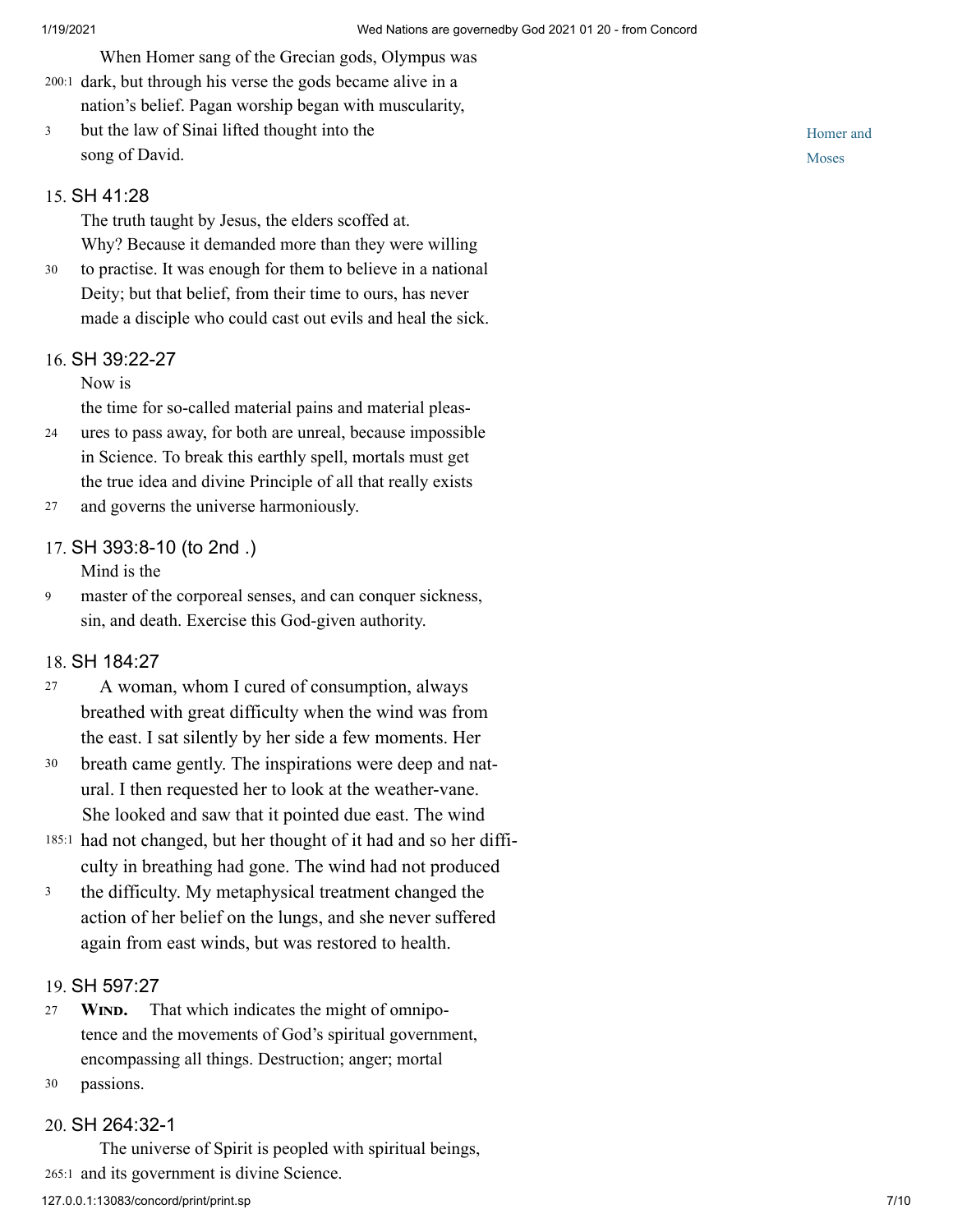## 21. [SH 96:21-4](http://www.concordworks.com/citation/SH%2096:21-4)

- Mortal error will vanish in a moral chemicalization. This mental fermentation has begun, and will continue until all errors of belief yield to understanding. Belief is 21
- changeable, but spiritual understanding is changeless. As this consummation draws nearer, he who has shaped his course in accordance with divine Science 24
- will endure to the end. As material knowledge diminishes and spiritual understanding increases, real objects will be apprehended mentally 27
- instead of materially. 30

 During this final conflict, wicked minds will endeavor to find means by which to accomplish more evil; but

- 97:1 those who discern Christian Science will hold crime in check. They will aid in the ejection of error. They
- will maintain law and order, and cheerfully await the certainty of ultimate perfection. 3

## 22. [SH 121:22-32](http://www.concordworks.com/citation/SH%20121:22-32)

Science shows appearances often

to be erroneous, and corrects these errors by the simple

- rule that the greater controls the lesser. The sun is the central stillness, so far as our solar system is concerned, and the earth revolves about the sun once a year, besides 24
- turning daily on its own axis. 27

 As thus indicated, astronomical order imitates the action of divine Principle; and the universe, the reflec‐

tion of God, is thus brought nearer the spiritual fact, and is allied to divine Science as displayed in the everlasting government of the universe. 30

# 23. [SH 587:25 \(only, to .\), 25-26 the \(to 1st ;\)](http://www.concordworks.com/citation/SH%20587:25%20(only,%20to%20.),%2025-26%20the%20(to%201st%20;)) HEAVEN.the reign of Spirit; government by divine Principle;

## 24. [SH 565:13-18](http://www.concordworks.com/citation/SH%20565:13-18)

The impersonation of the spiritual idea had a brief history in the earthly life of our

- Master; but "of his kingdom there shall be no end," for Christ, God's idea, will eventually rule all nations and peoples — imperatively, absolutely, finally — with di-15
- vine Science. 18

## **Hymns 258, 432, 590**

127.0.0.1:13083/concord/print/print.sp 8/10 **258** Oft to every man and nation Comes the moment to decide,

Millennial glory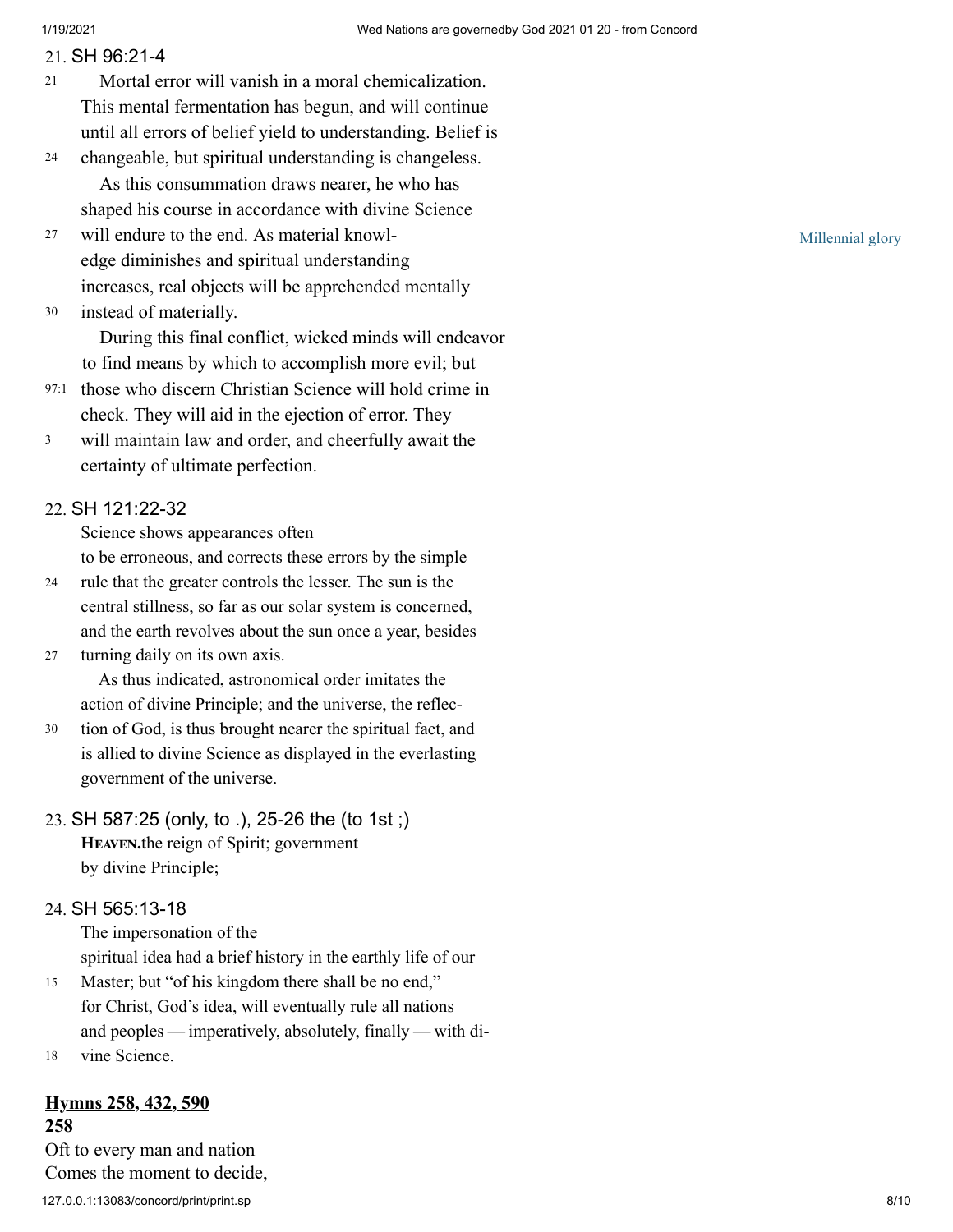#### 1/19/2021 Wed Nations are governedby God 2021 01 20 - from Concord

.

.

In the strife of Truth with falsehood, For the good or evil side. A great cause, God's new Messiah, Shows to each the bloom or blight, So can choice be made by all men Twixt the darkness and the light.

New occasions teach new duties, Time makes ancient creeds uncouth; They must upward still and onward Who would keep abreast of Truth, And serenely down the future See the thought of men incline To the side of perfect justice And to God's supreme design.

Though the cause of evil prosper, Yet 'tis Truth alone is strong; Though her portion be the scaffold, And upon the throne be wrong, Yet that scaffold sways the future, And behind the dim unknown Standeth God within the shadow Keeping watch above His own.

## **432**

.

.

.

.

Above all earthly gain, I long to hear and know You, Eternal Mind, To be Your loving child, To find the liberty That You alone provide.

When, in humility, I feel Your presence near me, Your peace divine, Hope leads me safe ashore; I know Your love will guard And guide me evermore.

Dear Love, rule out the fears From all who flee oppression; Dry up their tears, Our Father-Mother God! Your Word establishes The rule of harmony; Your goodness is revealed And here for all to see.